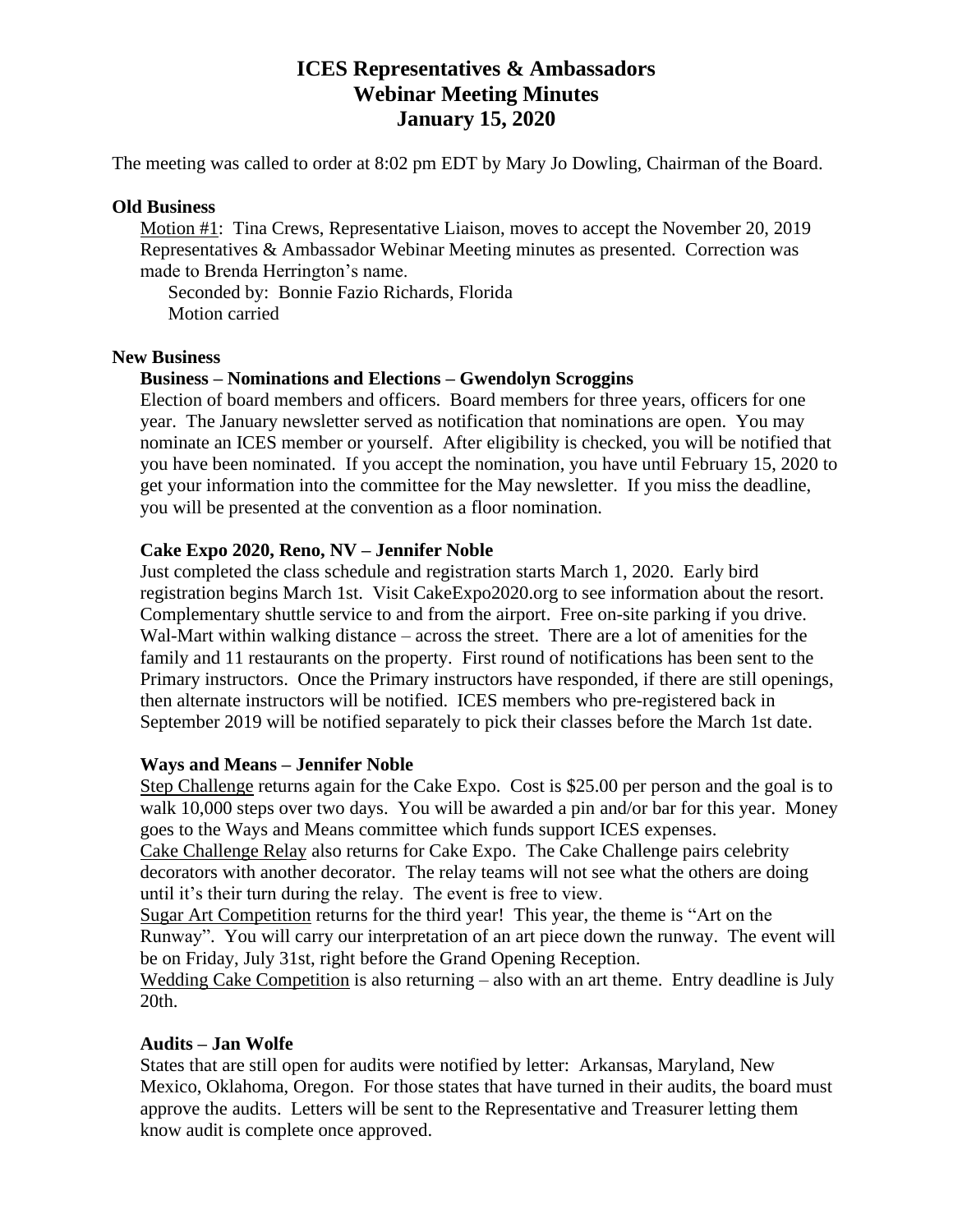# **ICES Representatives & Ambassadors Webinar Meeting Minutes January 15, 2020**

### **Programs Committee – Amy March**

Awards / Scholarships – scholarship applications are due TODAY. You can nominate people for scholarships and Hall of Fame throughout the year. Make sure you have all your information when you submit. The Wilber Brand Award is board selected. Sugar Artists Certificate (CSA/CMSA) will be held at the 2021 Cake Expo. ICES Certified Judge Program will be held in San Diego, CA, March 20-22. Deadline to register is February 19. There must be at least three students enrolled to hold the class.

## **Training – Tina Crews**

Preparing for the March 15, 2020 report deadlines Semi Annual Financial Reports due Activity report Due Contracts, Officer Info Form, Financial and Activity reports are past due for several states Preparing for Cake Expo 2020 and Annual Representatives Meeting and Rep breakfast July 28-29, 2020 Annual Representatives Meeting July 29, 2020 Representatives Breakfast at 8:00 am, then will assist with convention bag stuffing. Afternoon will be Reps meeting session Cake Expo dates are July 29 – August 2, 2020

### **Open Discussion**

Baskets from states – this idea was not approved. No action required.

Rep event – email was sent about a bowling event…not many responses were received. What else would you be interested in – Wine tasting, game night

Cake display centerpieces for Banquet with the colors of hot pink, white and black. Sizes: 8" barrel, or 8", 6" or 4" cakes on 10" boards. Cakes will be moved into the cake room after the banquet. Displays will earn prize tickets for entries. A flyer will be sent out with exact info to the Reps. Be artistic, be beautiful, bring CAKE back into the convention.

Newsletter – Sherri Randell is asking for people to submit things from your states: Days of Sharing, cake pics, etc. Check the current issue for the schedule themes for the rest of the year.

Reactivating EIN numbers to government costs \$600. Getting a new EIN might be easier and cheaper – FREE. Doing it on line is easy and you will get your EIN immediately. Might have to close the current bank account if it's listed/opened under the "old" EIN. IRS deactivates EIN numbers after three years if no tax returns filed.

Chapter filing for group exclusion. Due in August, some chapters have not submitted their letter of inclusion. Chapter financials will be handed over to government when this is complete. Failure to comply may dissolve the chapter.

Elizabeth Dickson thanked the Reps who have stepped up for volunteering.